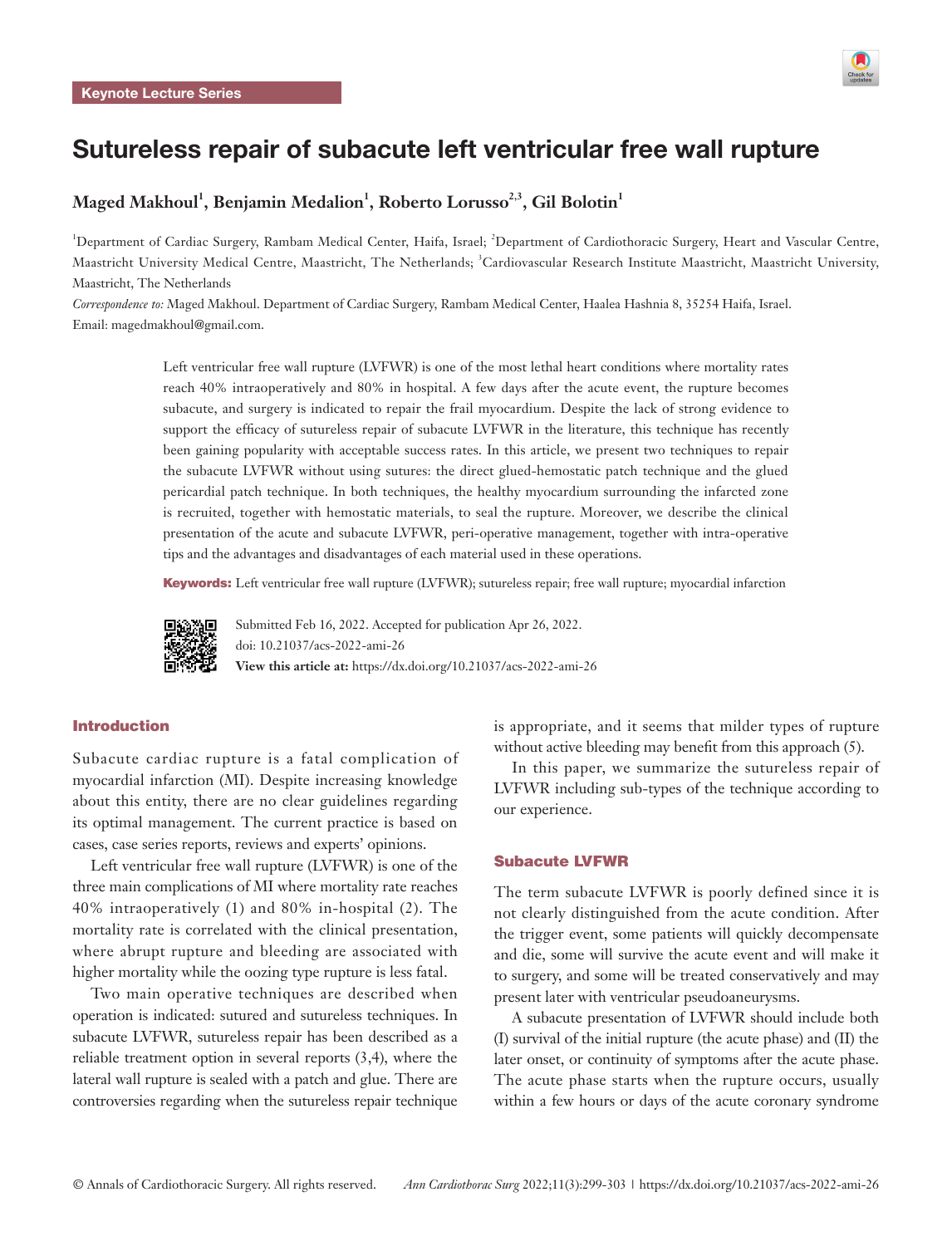#### **300** Makhoul et al. Sutureless repair of subacute LVFWR

(ACS). Some patients, however, do not survive the initial rupture. The presentation of LVFWR may indicate the type of rupture; acute presentation with rapid hemodynamic deterioration may indicate true total myocardial rupture, whereas subacute presentation with milder symptoms may indicate partial myocardial thickness rupture or dissection of layers within the ventricle with the oozing type of rupture.

Regardless of the LVFWR type and presentation, if the patient maintains vital signs 48 hours after the rupture, it is considered subacute.

# Technical aspects—pre-operative considerations

# **Clinical presentation**

Clinical presentation may vary between the different types of LVFWR. In the acute type, rapidly progression into cardiogenic shock, due to tamponade, is the most common presentation. It is often associated with electromechanical dissociation and sudden death. During the acute phase, chest pain, electrocardiogram (ECG) changes and hypertension may be noted, and may resemble a second ACS.

The subacute phase occurs two to five days after the initial rupture and is usually associated with continuous clinical presentation similar to the acute type, including chest pain and possible ECG changes. Hypotension may be noticed at this phase due to evolving tamponade.

#### **Pre-operative treatment**

The myocardium is usually very fragile during the subacute phase, secondary to necrotic tissue with clot formation that is not fully organized, and soft adhesions. Hence, the possibility of full rupture, blood extravasation and eventually rapid tamponade is high. Reducing afterload and blood pressure are the main goals at this stage.

To achieve this goal, medical treatment with angiotensin II receptor blockers, angiotensin-converting enzyme inhibitors (ACEIs), calcium channel blockers, and diuretics are widely used, together with beta-blockers to stabilize dp/dt (derivative of pressure over time) and left ventricular wall stress.

According to our experience, benzodiazepines are also recommended to relieve high blood pressure associated with stress.

## Operative techniques

Perioperative LVFWR mortality is high. The myocardium

is frail and there is tissue necrosis surrounding the infarcted zone. As a result, sutures tend to cut through the tissue, become loose, and increase the damage. With this negative experience, and with the aim to reduce intraoperative mortality, the sutureless approach was attempted and was proved to be successful in appropriate patients. Patches, surgical glue and sealants facilitated this approach (6).

In the past 20 years, several study groups have published their experience in treating LVFWR using glue material and patches while avoiding the classic surgical treatment. However, the published data are mostly retrospective, single center experiences and lack proper long-term follow-up.

The aim of sutureless repair is to achieve maximum left ventricular free wall strength using the healthy myocardium surrounding the infarcted zone as a support. By doing so, the use of sutures that may damage the frail tissue becomes unnecessary.

#### **Direct glued-hemostatic patch technique**

This is the most commonly used technique. It is usually feasible in a relatively small, uncomplicated rupture. After opening the pericardium, the surgeon estimates the size of the infarcted lesion and the bleeding rate. It is crucial to achieve a dry working surface to obtain maximal efficacy of the glue during the procedure.

After achieving a dry surface, glue is spread over the infarcted zone including one to two circumferential centimeters of healthy myocardium. A large hemostatic patch is immediately attached to the glued area, covering the infarcted zone and the healthy myocardium surrounding it, before the glue dries out. It is also possible to apply the glue directly on the hemostatic patch before attaching it to the myocardium. Gentle pressure should be applied on the whole area for approximately one minute for the gluedpatch complex to stabilize. The process may be repeated to get wider margins or to strengthen the complex. Since it is a subacute condition, it is important to notice that in some cases, there is no active bleeding. Instead, we might observe the scar on the infarcted myocardial zone, or an intra-mural organized hematoma.

#### **Glued pericardial patch technique**

This technique is attempted in more complex LVFWR where a glued hemostatic patch will not be effective due to a curvy infarcted zone or relatively wet area. The bleeding rate in these situations is higher and continuous pressure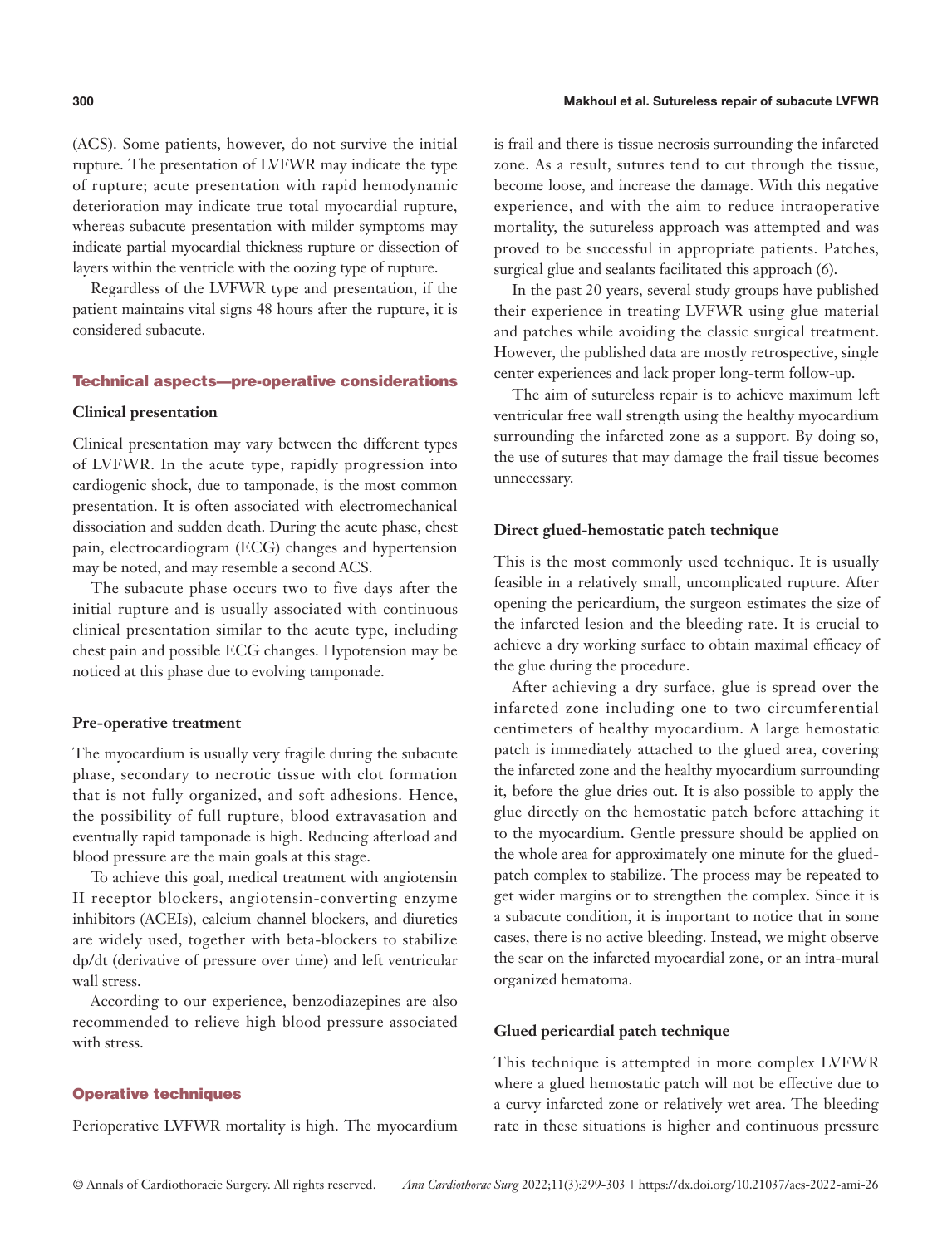#### **Annals of Cardiothoracic Surgery, Vol 11, No 3 May 2022 301**

on the myocardium is usually needed during the procedure to minimize bleeding. To obtain continuous pressure, the left pleural space is opened and pressure is applied from the pleural side of the pericardium on the heart. After achieving satisfactory bleeding control, hemostatic material is injected between the infarcted zone of the heart and the pericardium. Again, the glued pericardial patch should cover a wider area than the infarcted zone to achieve enough strength. In some cases where oozing persists, the injection process should be repeated to obtain a dry and stable glued pericardial patch.

#### Materials used

## **Hemostatic patches**

There are several hemostatic patches used in order to seal and strengthen the myocardial damaged area during the sutureless repair of LVFWR.

The most commonly used patch is TachoSil (Baxter, Illinois, USA). TachoSil is a medium size (5 cm  $\times$  10 cm) sealant matrix that is coated with active human fibrinogen and thrombin. The active side should be wettened, before attaching it to the myocardium with gentle pressure applied on it for two minutes using a wet gauze. It is relatively cheap, feasible, and ready to use. Several pieces may be required to achieve the desired effect. According to our experience, it is advised to use other types of patches, for example, Teflon felt, in combination with Tachosil to achieve maximal strength of the hemostatic complex.

Pericardial patch is also in widespread use. It covers a large myocardial area due to its larger size and it is ready to use. It is more expensive, and its smooth surface may be slippery and potentially more challenging to apply.

Dacron patch is not in routine use during sutureless repair in our practice. However, it is used by others and its rough surface may be an advantage. Dacron patch is expensive and not ready to use. It is usually tubular and needs to be adjusted and shaped before its application.

Teflon patch is another type of patch that can be used. It is not in routine use in cardiovascular surgery. Teflon felt is a strong material, pliable, and has a "hairy" surface that may better hold the glue.

#### **Hemostatic glues**

Bioglue is the most commonly used hemostatic glue during sutureless repair of LVFWR. It is a strong sealant, easy to apply, and includes distal tip extenders to reach the distal operating zones efficiently. The surgical team should be prepared to use the hemostatic patch immediately after applying the Bioglue because of its fast activation time  $(3-5$  seconds).

Depending on the surgeon's preference, Tisseel, Coseal, Surgiseal and other similar products can also be used during these procedures. They are easy to use, immediately available and include distal tip extenders for accurate spreading. They are not as strong as Bioglue and are usually more expensive.

Cyanoacrylate glues (Dermabond, Histoacryl) are topical skin adhesives that are used primarily for superficial skin wound repair. In our experience, we have used it successfully in a very complicated LVFWR case where all other agents failed. Several ampules are needed for one case since it is contained in small ampules (less than 1 mL), which makes it harder to apply. It takes three minutes to completely dry out. In this specific case, we applied more than ten ampules of Dermabond simultaneously on the hemostatic patch before attaching it to the myocardium.

#### **Cardio-pulmonary bypass (CPB)**

The use of CPB usually depends on the patient's hemodynamic stability and the surgeon's experience in subacute LVFWR operations. According to our experience, it is advised to prepare the femoral vessels for rapid connection to CPB even in stable cases, to be able to respond quickly to rapid deterioration during pericardial opening. It is clear that operating on an unloaded heart is easier and safer, however anticoagulation during CPB may increase bleeding and be counter-effective. It is our belief that CPB should not be used routinely, rather, it should be spared for cases where the surgeon believes it is necessary and advantageous. This approach is supported by others (5,7).

#### Post-operative management

The immediate post-operative management is crucial to prevent re-rupture and death. This is true to all types of repairs since the myocardium is frail. The sutureless type requires extra attention due to the simplicity of the gluedpatch complex and the fact that it is not enforced with sutures. This repair is very sensitive to high pressures, and rapid pressure changes may induce re-rupture.

Afterload reduction is the main goal of treatment for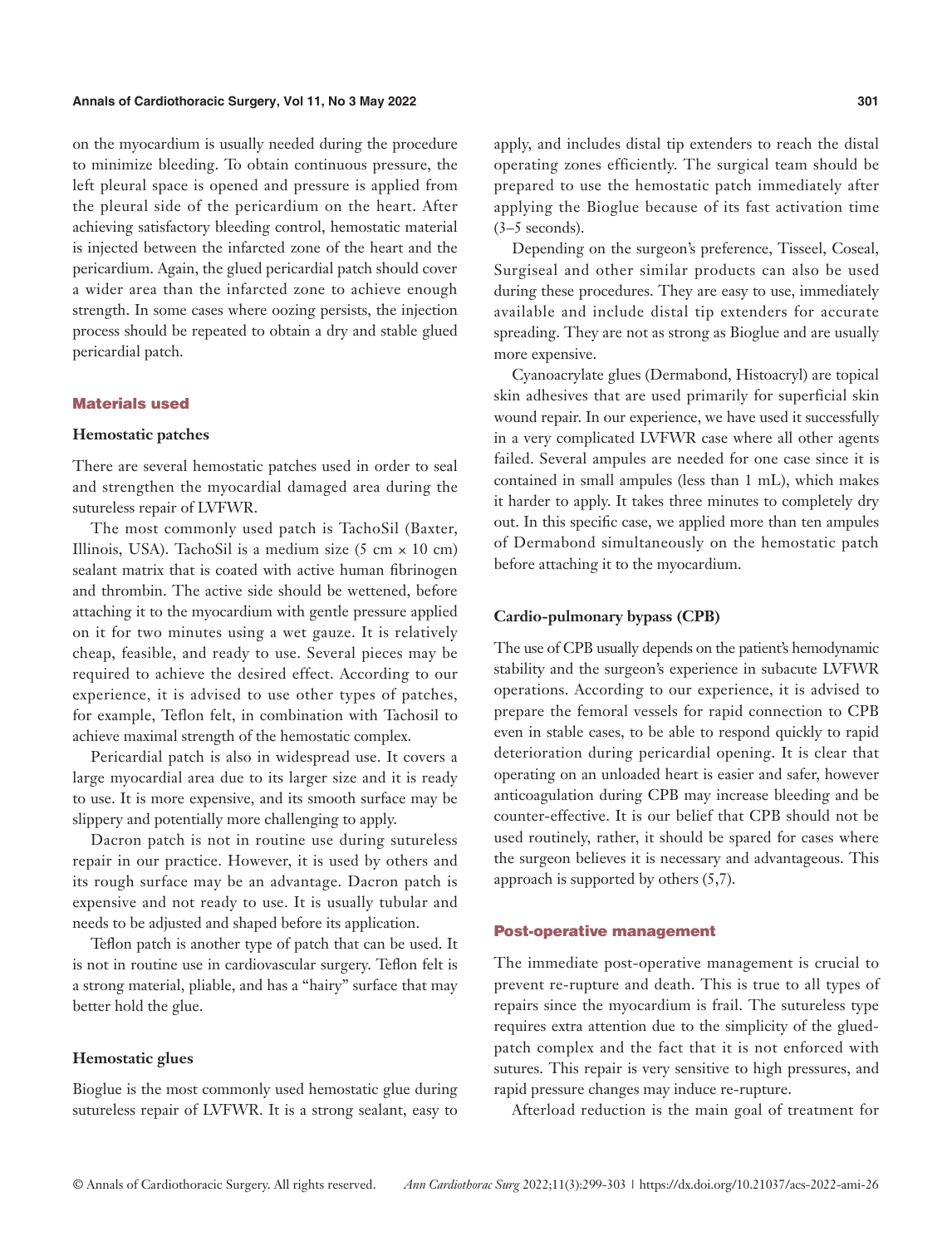several days after the operation. Relatively low blood pressure is recommended with the aim to maintain the lowest mean arterial pressure that ensures proper organ perfusion. We rely on urine output as a measure of appropriate perfusion, as long as the kidneys are functioning appropriately. We continue to reduce blood pressure as long as urine output is within the normal range. When urine output is not a reliable measure of perfusion, mean arterial pressure of 60 mmHg is our target with clinical assessment of the patient's perfusion status (warm periphery, lactate levels, etc.).

Afterload reduction can be achieved with bed rest, medication, and intra-aortic balloon pump (IABP).

Perioperative prolonged bed rest is recommended after LVFWR to reduce effort and metabolic needs that otherwise may lead to elevated blood pressure. Some prospective evidence, although not randomized, suggests increased survival in patients with prolonged bed rest after LVFWR post-MI (8).

Medical therapy is a major component in controlling blood pressure and preventing re-rupture (9). As already mentioned, reducing blood pressure and afterload is crucial after sutureless repair of LVFWR. Beta-blockers are widely used to reduce cardiac contractility, free wall stress and oxygen consumption. They are usually prescribed as soon as the patient stabilizes hemodynamically after the MI and are continued for life in most cases. In fact, some authors have demonstrated that beta-blockers were associated with lower incidence of death during the first 48 hours after rupture (10). Nitrates and ACEIs are also important agents to reduce vascular resistance and decrease afterload. Although there are no randomized clinical trials that demonstrate the positive effect of these drugs after LVFWR, they are widely used after rupture to reduce blood pressure. Anti-aggregants and anti-coagulants are usually indicated in patients with underlying coronary disease, previous MI and arrhythmia, but in patients with fresh LVFWR repair, these medications increase the risk of bleeding. The use of these agents should be individualized after careful risk-benefit assessment.

Intra-aortic ballon pump is used in cases of LVFWR to improve hemodynamics and coronary perfusion after MI. It is also indicated in other cases where afterload reduction is needed, such as other types of cardiac rupture and/or acute mitral regurgitation after MI. Its use in LVFWR has not been investigated in depth, and as such opinions are divided on whether it should be used (8,11).

# Conclusions

The mortality rate in subacute LVFWR mortality rate remains high although several techniques have been invented to repair the subacute rupture. The sutureless repair technique has been gaining popularity. Using the right materials during sutureless repair, together with close perioperative monitoring and management, may prevent complications. Further clinical investigations in the form of randomized trials are needed to demonstrate the efficiency of the sutureless repair of LVFWR.

#### Acknowledgments

*Funding:* None.

## Footnote

*Conflicts of Interest:* The authors have no conflicts of interest to declare.

*Open Access Statement:* This is an Open Access article distributed in accordance with the Creative Commons Attribution-NonCommercial-NoDerivs 4.0 International License (CC BY-NC-ND 4.0), which permits the noncommercial replication and distribution of the article with the strict proviso that no changes or edits are made and the original work is properly cited (including links to both the formal publication through the relevant DOI and the license). See: [https://creativecommons.org/licenses/by-nc-nd/4.0/.](https://creativecommons.org/licenses/by-nc-nd/4.0/)

# References

- 1. McMullan MH, Kilgore TL Jr, Dear HD Jr, et al. Sudden blowout rupture of the myocardium after infarction: urgent management. Report of four cases. J Thorac Cardiovasc Surg 1985;89:259-63.
- 2. López-Sendón J, Gurfinkel EP, Lopez de Sa E, et al. Factors related to heart rupture in acute coronary syndromes in the Global Registry of Acute Coronary Events. Eur Heart J 2010;31:1449-56.
- 3. Perdigao C, Andrade A, Ribeiro C. Cardiac rupture in acute myocardial infarction. Various clinico-anatomical types in 42 recent cases observed over a period of 30 months. Arch Mal Coeur Vaiss 1987;80:336-44.
- 4. Lachapelle K, deVarennes B, Ergina PL, et al. Sutureless patch technique for postinfarction left ventricular rupture.